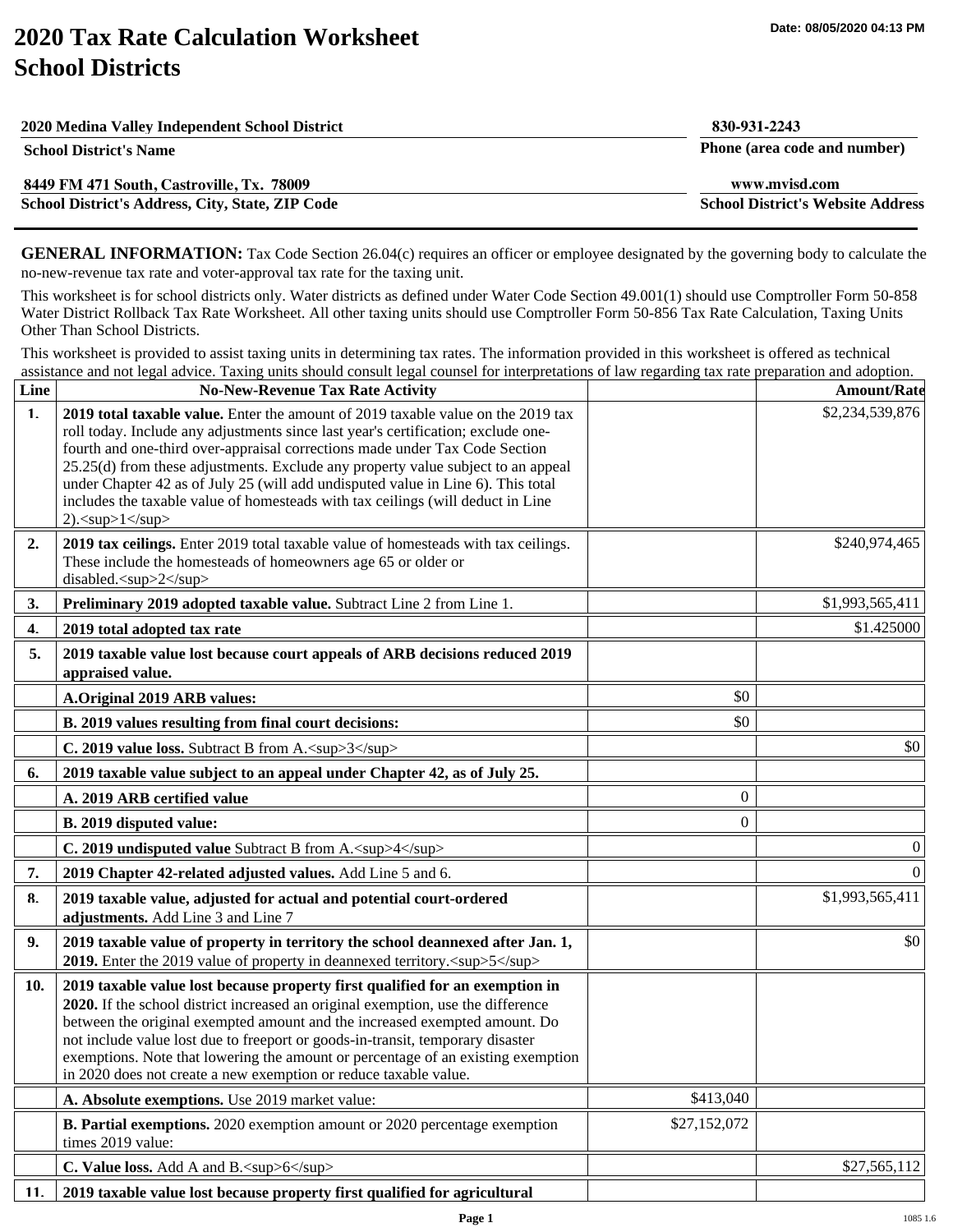|     | appraisal (1-d or 1-d-1), timber appraisal, recreational/scenic appraisal or<br>public access airport special appraisal in 2020. Use only properties that<br>qualified in 2020 for the first time; do not use properties that qualified in 2019.                                                                                                                                                                                                                                                                                                                                                                                                                                                                                               |                 |                 |
|-----|------------------------------------------------------------------------------------------------------------------------------------------------------------------------------------------------------------------------------------------------------------------------------------------------------------------------------------------------------------------------------------------------------------------------------------------------------------------------------------------------------------------------------------------------------------------------------------------------------------------------------------------------------------------------------------------------------------------------------------------------|-----------------|-----------------|
|     | A. 2019 market value:                                                                                                                                                                                                                                                                                                                                                                                                                                                                                                                                                                                                                                                                                                                          | \$189,270       |                 |
|     | B. 2020 productivity or special appraised value:                                                                                                                                                                                                                                                                                                                                                                                                                                                                                                                                                                                                                                                                                               | \$8,410         |                 |
|     | C. Value loss. Subtract B from A. <sup>7</sup>                                                                                                                                                                                                                                                                                                                                                                                                                                                                                                                                                                                                                                                                                                 |                 | \$180,860       |
| 12. | Total adjustments for lost value. Add Lines 9, 10C and 11C.                                                                                                                                                                                                                                                                                                                                                                                                                                                                                                                                                                                                                                                                                    |                 | \$27,745,972    |
| 13. | 2019 adjusted taxable value. Subtract Line 12 from Line 8.                                                                                                                                                                                                                                                                                                                                                                                                                                                                                                                                                                                                                                                                                     |                 | \$1,965,819,439 |
| 14. | Adjusted 2019 taxes. Multiply Line 4 by Line 13 and divide by \$100.                                                                                                                                                                                                                                                                                                                                                                                                                                                                                                                                                                                                                                                                           |                 | \$28,012,927    |
| 15. | Taxes refunded for years preceding tax year 2019. Enter the amount of taxes<br>refunded by the district for tax years preceding tax year 2019. Types of refunds<br>include court decisions, Tax Code Section 25.25(b) and (c) corrections and Tax<br>Code Section 31.11 payment errors. Do not include refunds for tax year 2019. This<br>line applies only to tax years preceding tax year 2019. <sup>8</sup>                                                                                                                                                                                                                                                                                                                                 |                 | \$187,008       |
| 16. | Adjusted 2019 levy with refunds Add Lines 14 and 15. <sup>9</sup> Note: If the<br>governing body of the school district governs a junior college district in a county<br>with a population of more than two million, subtract the amount of taxes the<br>governing body dedicated to the junior college district in 2019 from the result.                                                                                                                                                                                                                                                                                                                                                                                                      |                 | \$28,199,935    |
| 17. | Total 2020 taxable value on the 2020 certified appraisal roll today. This value<br>includes only certified values and includes the total taxable value of homesteads<br>with tax ceilings (will deduct in Line 19). These homesteads include homeowners<br>age 65 or older or disabled. <sup>10</sup>                                                                                                                                                                                                                                                                                                                                                                                                                                          |                 |                 |
|     | A. Certified values only. <sup>11</sup>                                                                                                                                                                                                                                                                                                                                                                                                                                                                                                                                                                                                                                                                                                        | \$2,500,750,477 |                 |
|     | B. Pollution control and energy storage exemption: Deduct the value of<br>property exempted for the current tax year for the first time as pollution control or<br>energy storage system property:                                                                                                                                                                                                                                                                                                                                                                                                                                                                                                                                             | \$0             |                 |
|     | C. Total value. Subtract B from A.                                                                                                                                                                                                                                                                                                                                                                                                                                                                                                                                                                                                                                                                                                             |                 | \$2,500,750,477 |
| 18. | Total value of properties under protest or not included on certified appraisal<br>roll. <sup>12</sup>                                                                                                                                                                                                                                                                                                                                                                                                                                                                                                                                                                                                                                          |                 |                 |
|     | A. 2020 taxable value of properties under protest. The chief appraiser certifies a<br>list of properties still under ARB protest. The list shows the appraisal district's<br>value and the taxpayer's claimed value, if any, or an estimate of the value if the<br>taxpayer wins. For each of the properties under protest, use the lowest of these<br>values. Enter the total value under protest. <sup>13</sup>                                                                                                                                                                                                                                                                                                                              | \$50,416,273    |                 |
|     | B. 2020 value of properties not under protest or included on certified<br>appraisal roll. The chief appraiser gives school districts a list of those taxable<br>properties that the chief appraiser knows about but are not included in the appraisal<br>roll certification. These properties are also not on the list of properties that are still<br>under protest. On this list of properties, the chief appraiser includes the market<br>value, appraised value and exemptions for the preceding year and a reasonable<br>estimate of the market value, appraised value and exemptions for the current year.<br>Use the lower market, appraised or taxable value (as appropriate). Enter the total<br>value not on the roll. <sup>14</sup> | \$0             |                 |
|     | C. Total value under protest or not certified:. Add A and B.                                                                                                                                                                                                                                                                                                                                                                                                                                                                                                                                                                                                                                                                                   |                 | \$50,416,273    |
| 19. | 2020 tax ceilings Enter 2020 total taxable value of homesteads with tax ceilings.<br>These include the homesteads of homeowners age 65 or older or<br>disabled. <sup>15</sup>                                                                                                                                                                                                                                                                                                                                                                                                                                                                                                                                                                  |                 | \$273,923,312   |
| 20. | 2020 total taxable value. Add Lines 17C and 18C. Subtract Line 19.                                                                                                                                                                                                                                                                                                                                                                                                                                                                                                                                                                                                                                                                             |                 | \$2,277,243,438 |
| 21. | Total 2020 taxable value of properties in territory annexed after Jan. 1, 2019.<br>Include both real and personal property. Enter the 2020 value of property in<br>territory annexed by the school district.                                                                                                                                                                                                                                                                                                                                                                                                                                                                                                                                   |                 | \$0             |
| 22. | Total 2020 taxable value of new improvements and new personal property<br>located in new improvements. New means the item was not on the appraisal roll<br>in 2019. An improvement is a building, structure, fixture or fence erected on or<br>affixed to land. New additions to existing improvements may be included if the<br>appraised value can be determined. New personal property in a new improvement<br>must have been brought into the school district after Jan. 1, 2019, and be located in                                                                                                                                                                                                                                        |                 | \$203,503,318   |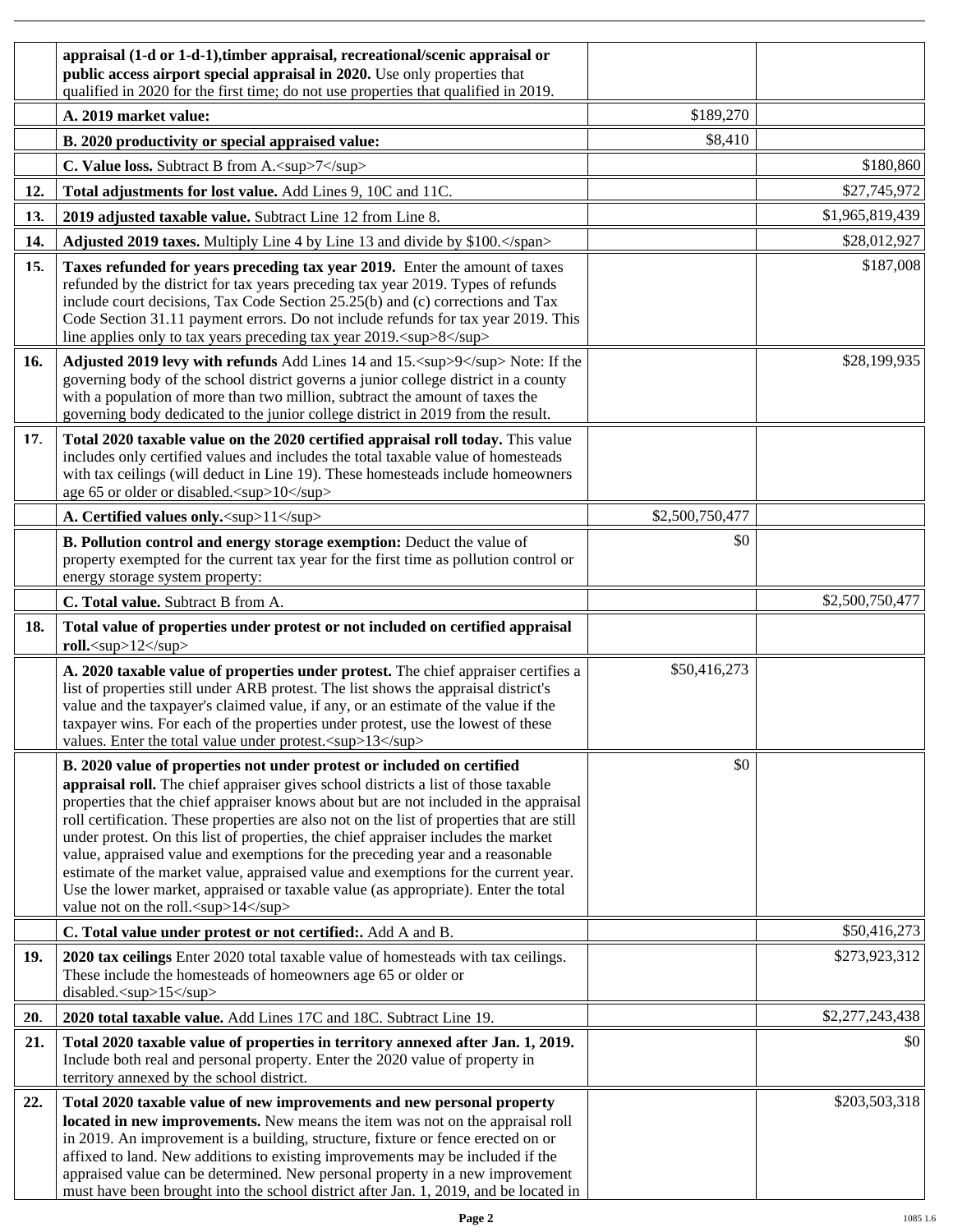|     | a new improvement.                                                         |                            |                   |
|-----|----------------------------------------------------------------------------|----------------------------|-------------------|
| 23. | <b>Total adjustments to the 2020 taxable value.</b> Add Lines 21 and 22.   |                            | \$203,503,318     |
| 24. | <b>Adjusted 2020 taxable value.</b> Subtract Line 23 from Line 20.         |                            | \$2,073,740,120   |
| 25. | <b>2020 NNR tax rate.</b> Divide Line 16 by Line 24 and multiply by \$100. |                            | \$1.359858 /\$100 |
|     | [1]Tex. Tax Code Section                                                   | [2] Tex. Tax Code Section  |                   |
|     | [3]Tex. Tax Code Section                                                   | [4] Tex. Tax Code Section  |                   |
|     | [5] Tex. Tax Code Section                                                  | [6] Tex. Tax Code Section  |                   |
|     | [7] Tex. Tax Code Section                                                  | [8] Tex. Tax Code Section  |                   |
|     | [9]Tex. Tax Code Section                                                   | [10]Tex. Tax Code Section  |                   |
|     | [11]Tex. Tax Code Section                                                  | [12] Tex. Tax Code Section |                   |

**[13]Tex. Tax Code Section [14]Tex. Tax Code Section** 

**[15]Tex. Tax Code Section**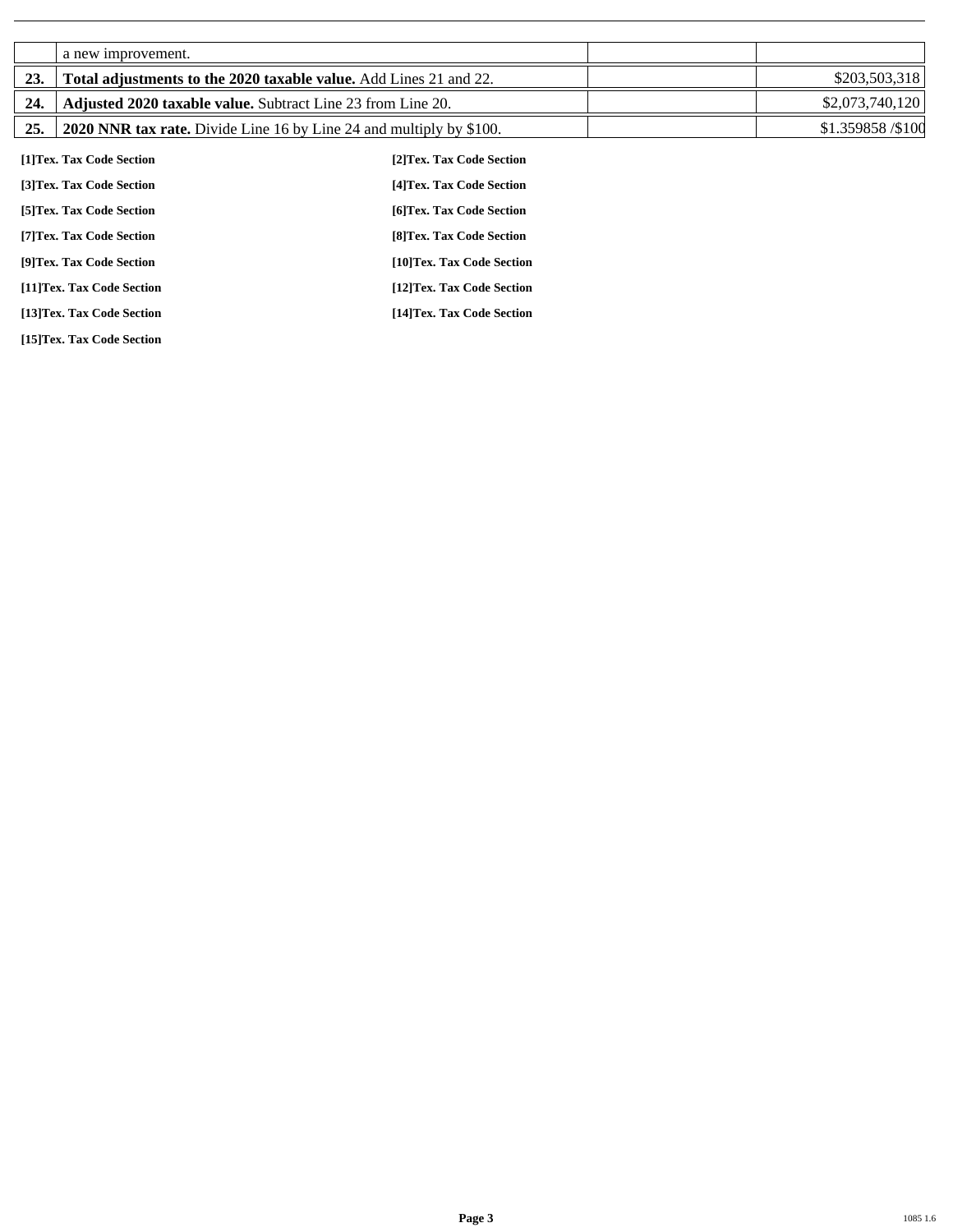| Line       | <b>Voter Approval Tax Rate Activity</b>                                                                                                                                                                                                                                                                                                    |            | <b>Amount/Rate</b> |
|------------|--------------------------------------------------------------------------------------------------------------------------------------------------------------------------------------------------------------------------------------------------------------------------------------------------------------------------------------------|------------|--------------------|
| 26.        | 2020 maximum compressed tax rate (MCR). TEA will publish compression<br>rates based on district and statewide property value growth. Enter the school<br>district's maximum compressed rate based on guidance from the TEA.[25]                                                                                                            |            | \$.831300          |
| 27.        | 2020 enrichment tax rate (DTR). Enter the greater of A and B.[26]                                                                                                                                                                                                                                                                          |            | \$.050000          |
|            | A. Enter the District's 2019 DTR, minus any required reduction under Education<br>Code Section 48.202(f)                                                                                                                                                                                                                                   | \$.040000  |                    |
|            | <b>B.</b> Enter \$.05 per \$100 of taxable value, if governing body of school district adopts<br>\$0.05 by unanimous vote.<br>If not adopted by unanimous vote, enter \$0.04 per \$100 [27]                                                                                                                                                | \$.050000  |                    |
| 28.        | 2020 maintenance and operations (M&O) tax rate (TR). Add Lines 26 and 27.<br>Note: M&O tax rate may not exceed the sum of \$0.17 and the product of the state<br>compression percentage multiplied by \$1.00. [28]                                                                                                                         |            | \$.881300          |
| 29.        | Total 2020 debt to be paid with property tax revenue.                                                                                                                                                                                                                                                                                      |            |                    |
|            | Debt means the interest and principal that will be paid on the debts that:<br>(1) Are paid by property taxes;<br>(2) Are secured by property taxes;<br>(3) Are scheduled for payment over a period longer than one year; and<br>(4) Are not classified in the school district's budget and M&O expenses.                                   |            |                    |
|            | A. Debt includes contractual payments to the other school districts that have<br>incurred debt on behalf of this school district, if those debts meet the four<br>conditions above. Include only amounts that will be paid from property tax<br>revenue. Do not include appraisal district budget paymetns.<br>Enter debt amount:          | 10,884,700 |                    |
|            | B. Subtract unencumbered fund amount used to reduce total debt.                                                                                                                                                                                                                                                                            | $\Omega$   |                    |
|            | C. Subtract state aid received for paying principal and insterest on debt for<br>facilities through the existing debt allotmnent program and/or instructional<br>facilities allotment program.                                                                                                                                             | 115,828    |                    |
|            | D. Adjust debt: Subtract B from C and from A.                                                                                                                                                                                                                                                                                              |            | 10,768,872         |
| 30.        | Certified 2019 excess debt collections. Enter the amount certified by the<br>collector.                                                                                                                                                                                                                                                    |            | $\Omega$           |
| 31.        | Adjusted 2020 debt. Subtract line 30 from line 29D.[29]                                                                                                                                                                                                                                                                                    |            | 10,768,872         |
| 32.        | 2020 anticipated collection rate. If the anticipated rate in A is lower than actual<br>rates in B, C and D, enter the lowest rate from B, C or D. If the anticipated rate in<br>A is higher than at least one of the rates in the prior three years, enter the rate from<br>A. Note that the rate can be greater than 100%.[30]            |            | 100.00 %           |
|            | A. Enter the 2020 anticipated collection rate certified by the collector. [31]                                                                                                                                                                                                                                                             | 100.00 %   |                    |
|            | <b>B.</b> Enter the 2019 actual collection rate                                                                                                                                                                                                                                                                                            | $0.00 \%$  |                    |
|            | C. Enter the 2018 actual collection rate                                                                                                                                                                                                                                                                                                   | $0.00 \%$  |                    |
|            | <b>D.</b> Enter the 2017 actual collection rate                                                                                                                                                                                                                                                                                            | $0.00 \%$  |                    |
| <b>33.</b> | 2020 debt adjusted for collections. Divide Line 31 by Line 32. Note: If the<br>governing body of the school district governs a junior college district in a county<br>with a population of more than two million, add the amount of taxes the governing<br>body proposes to dedicate to the junior college district in 2020 to the result. |            | 10,768,872         |
| 34.        | 2020 total taxable value Enter the amount on Line 20 of the No-New-<br>Revenue Tax Rate Worksheet.                                                                                                                                                                                                                                         |            | 2,277,243,438      |
| 35.        | 2020 debt rate. Divide Line 33 by Line 34 and multiply by \$100                                                                                                                                                                                                                                                                            |            | 0.472890           |
| 36.        | 2020 voter-approval tax rate. Add Lines 28 and 36.<br>If the school district received distributions from an equalization tax imposed under<br>former Chapter 18, Education code, add teh NNR tax rate as of the date of the<br>county unit system's abolition to the sum of Lines 28 and 36 [32]                                           |            | 1.354190           |